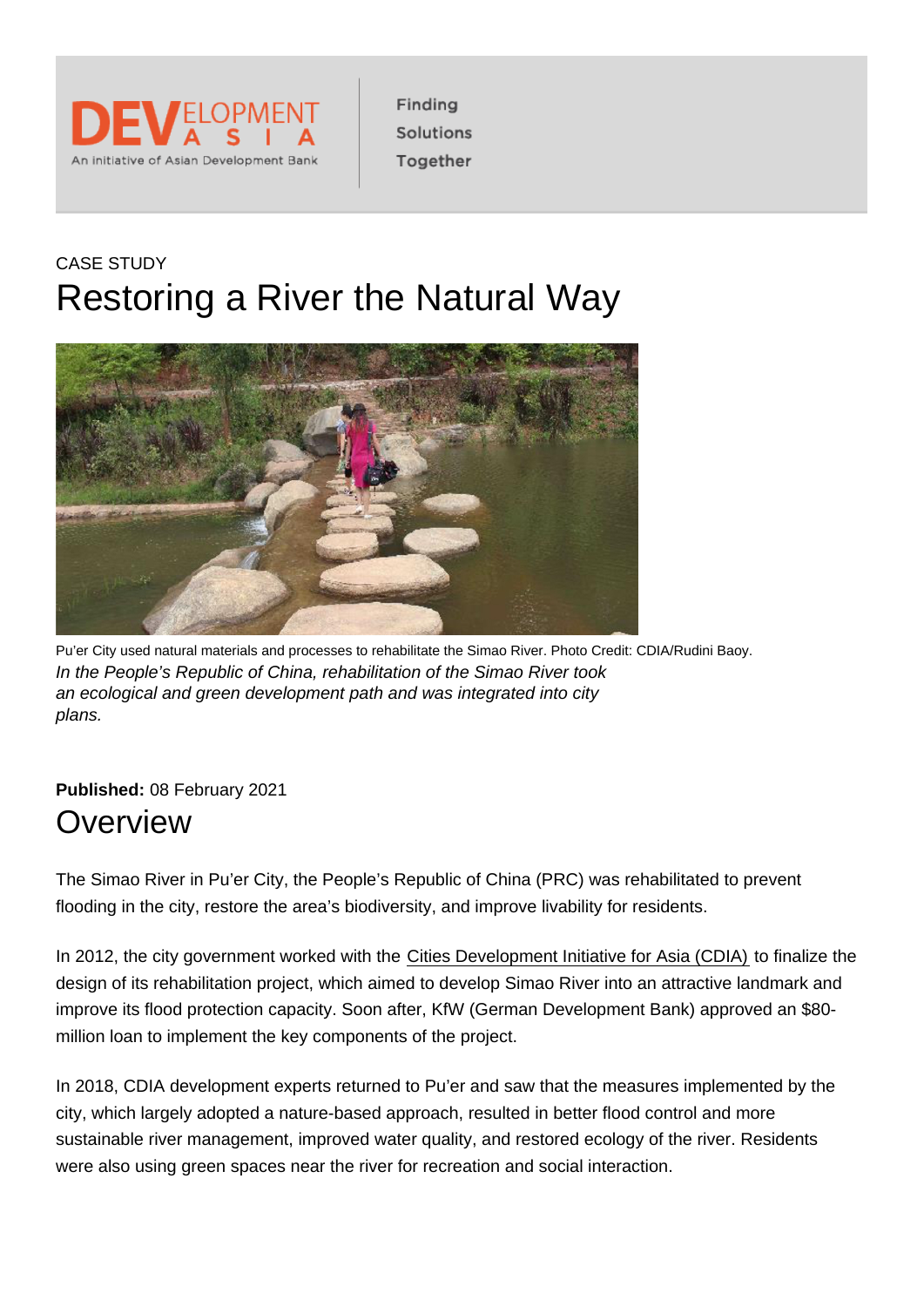| <b>Dates</b>                            | • January 2012: Start of CDIA's technical assistance<br>• June 2012: End of CDIA's technical assistance                                                                                                        |
|-----------------------------------------|----------------------------------------------------------------------------------------------------------------------------------------------------------------------------------------------------------------|
| Cost                                    | • \$410,000: Total cost of CDIA's technical assistance                                                                                                                                                         |
| Institutions and<br><b>Stakeholders</b> | Financing<br>• KfW: \$80-million loan for key components of project<br>• CDIA: \$410,000 in technical assistance<br>• Municipal Government of Pu'er<br>Commissioning agency<br>• Municipal Government of Pu'er |

# **Context**

Pu'er City is situated in the southwest of Yunnan Province. It covers a floodplain of about 45,000 square kilometers, framed by green hills and mountains where the famous Pu'er tea is grown. The city's estimated population is 200,000.

Pu'er developed into a modern urban center in recent years, but increased urbanization brought pressing challenges. It experienced frequent floods that severely affected urban activities and the future development of the city. The foul odor of garbage and sludge from the Simao River further attested to environmental deterioration.

# **Challenges**

The Simao River traverses the urban area of Pu'er. The 15-km long watercourse acts as a natural drainage channel for the city and serves as a home for wildlife and vegetation along its shores. In previous years, however, the river lost its capacity to provide these environmental benefits.

In 2012, the river had a very low flood risk management capacity that it could only cope with a 5-year flood event or less. Due to the characteristics of the river's course and riverbeds, it could not effectively drain flood waters, thus putting the city at risk of flooding.

The Simao River was also polluted. Solid waste, sludge, and aquatic plants impeded its normal water flow, and informal settlers occupied some of its riverbanks. Pu'er's inadequate wastewater management system compounded the problem, as only 22% of the urban wastewater was collected and treated. The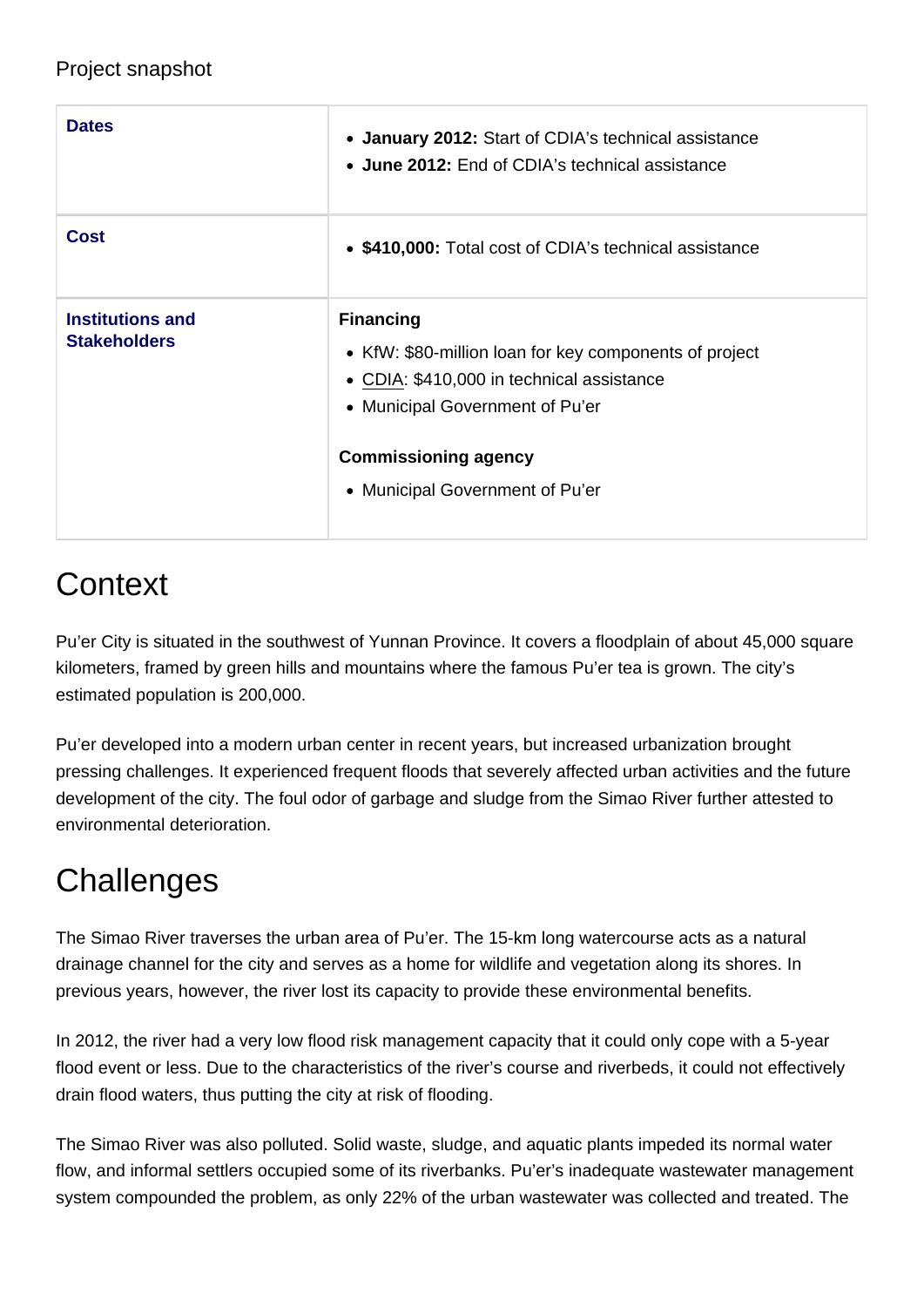rest was discharged directly into the Simao River and its tributaries.

With the river's poor water quality and surrounding environment, biodiversity could hardly thrive. This was a stark contrast to the rich flora that Yunnan Province is known for.

Pu'er's residents perceived the Simao River as a heavy burden; they did not see it as an integrated part of their city and did not regard it as an emblematic feature of Pu'er's natural beauty.

# **Solutions**

The Pu'er Municipal Government prepared a feasibility study of the Simao River rehabilitation project to develop the watercourse into an attractive landmark and to prepare the city to cope with severe flood events.

#### Comprehensive project preparation

The city government asked CDIA to review the feasibility study and finalize the preliminary design for the Flood Control, Environmental Improvement, and Water Reclamation Works in Pu'er project.

CDIA and the Pu'er government worked closely for 6 months in 2012 to prepare the project, involving all relevant stakeholders at each critical step of the planning process. They collected information and conducted surveys, analyses, and calculations to provide a strong foundation for the design of the Simao River rehabilitation project.

By the end of CDIA's intervention, the city was set to pursue the following measures:

- 1. Improve the water quality through a series of treatment wetlands at the confluences of Simao River tributaries and storm water channels;
- 2. Provide a river layout that can withstand 50-year flood events;
- 3. Allow the river water to flow through a combination of free-flowing stream and still water sections;
- 4. Provide an open main flood channel with vegetation situated alongside riverbanks; and
- 5. Divide project construction into three sections and three contract packages for the entire length of the river.

In December 2012, KfW signed an \$80-million loan agreement with the PRC government to implement flood control and channel improvement works for the Simao River.

#### Use of ecological and green development approach

The city mostly used nature-based solutions recommended by CDIA to achieve a more sustainable river rehabilitation and create a healthy and livable environment for residents. It espoused the use of ecologically sound and diverse measures, natural processes and materials, and it based restoration efforts on the idea of the features being part of the natural environment and not exclusively built structures. It also planned to entirely use native plant materials for revegetation and for reinforcing flood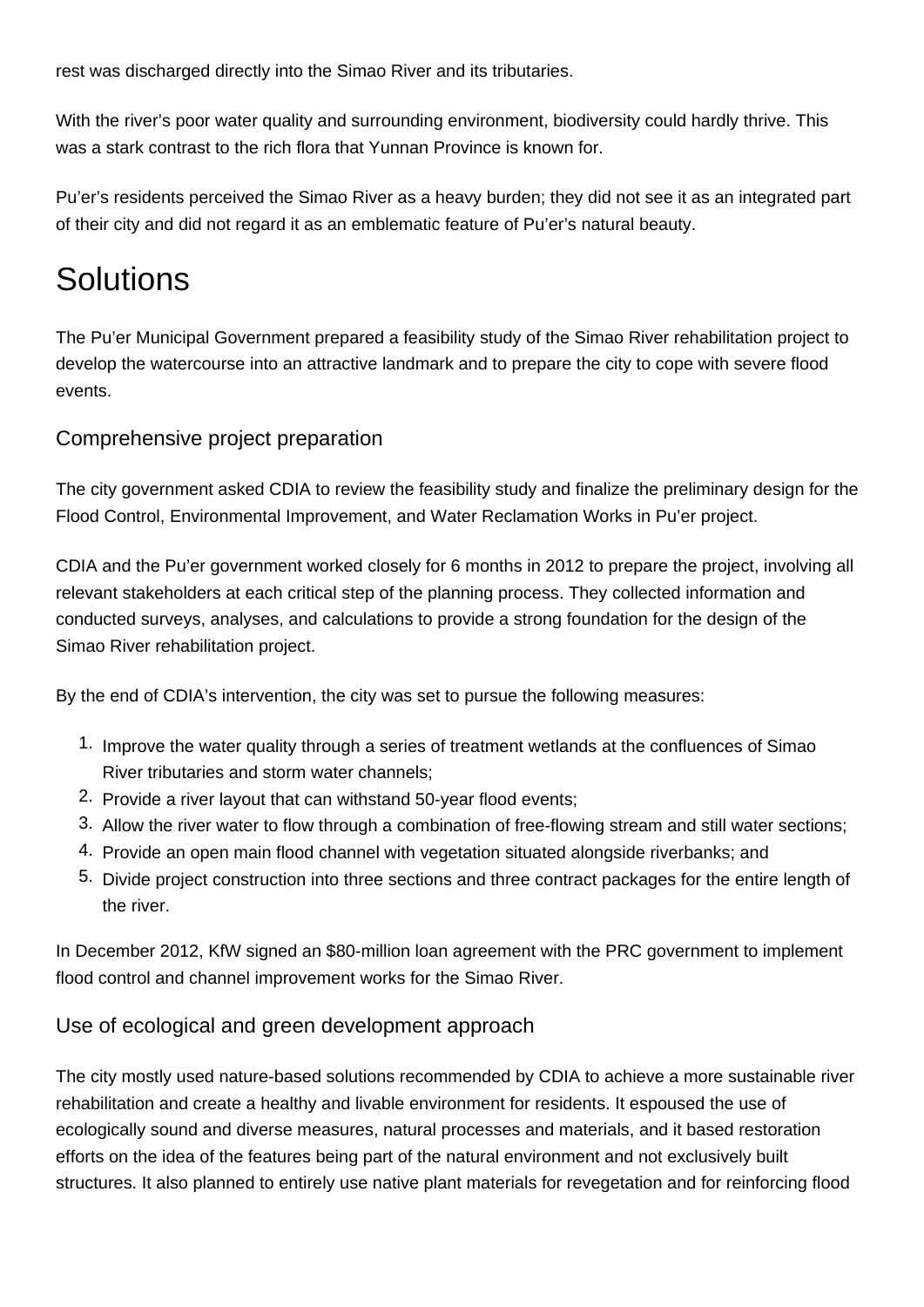beds and riverbanks.

The adoption of an ecological and green development approach ensures cost effectiveness in terms of construction and maintenance, and it can also recreate a natural river environment that protects against floods and provides natural habitats for biodiversity.

#### Integration of the project with city development plans

The city government integrated the planned interventions with their master plan and linked the river works with other relevant urban infrastructure projects, such as wastewater management, wetland park development, and urban renewal. This approach enabled the city to pursue a project design adapted to its existing and future development needs.

### **Results**



The project is transforming Simao River into an ecological landmark while reducing flood risks and improving water quality. Photo Credit: CDIA/Rudini Baoy.

CDIA visited the city 6 years after it completed its technical assistance and found that the city completed 85% of the project work, including flood control, sewage interception, and river ecology restoration measures recommended in the CDIA study.

Pu'er officials noted that the risk attributed to flooding has been minimized in flood-prone areas after completion of dredging and excavation works along the river. They also expect that the river will be able to withstand a 50-year flood event when the project is completed.

The river's water quality improved after the city reformed its wastewater management program, and the foul smell coming from the river was eliminated. There was also a noticeable increase in fish population in the still water sections of the river.

The landscape surrounding the river was rehabilitated, with 50 hectares of greening and restoration efforts along its banks giving residents new spaces for recreation.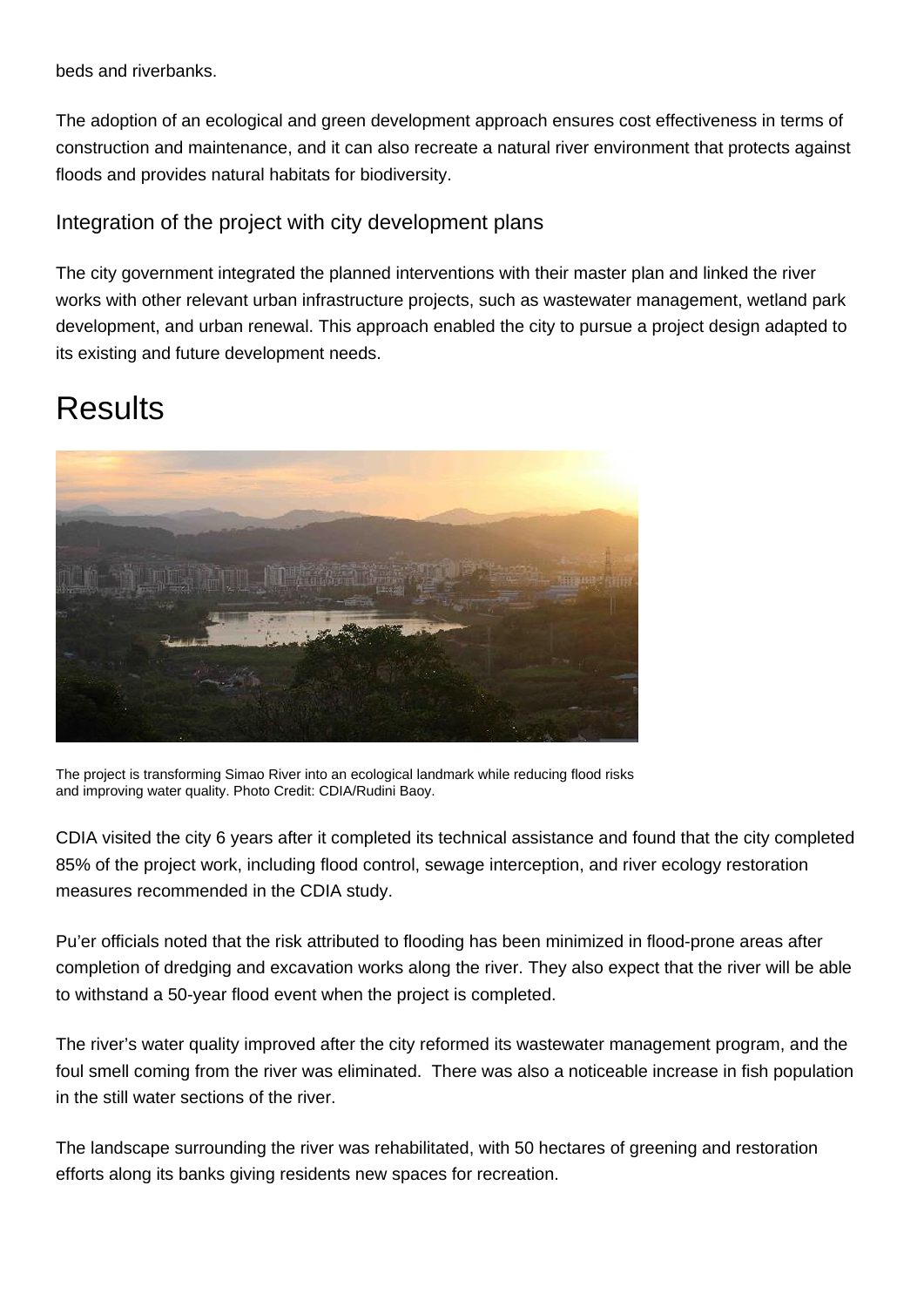The city used natural and indigenous materials and processes during the project and that resulted in low construction and maintenance costs. Pu'er officials are optimistic that an ecological and green development approach will improve biodiversity and promote the sustainable development of the river.

Informal settlers along the river that were exposed to flooding were transferred to relocation sites with better amenities and quality of housing units.

Finally, the roads and bridges constructed and retrofitted near the river are expected to improve mobility and access to social services for residents.

### Lessons

Aided by the interventions and the commitment of relevant stakeholders, Pu'er is set to achieve its primary objective of developing the Simao River watercourse into an attractive ecological landmark while eliminating flood risks and improving the water quality of the river.

The integration of the project into the Pu'er City Master Plan paved the way for the coordinated implementation of relevant urban infrastructure projects. Meanwhile, the active participation of city officials and the affected communities in project planning and implementation strengthened their ownership of the project.

The city government linked the various project components with internal and external funding sources necessary to implement the project. It further established a governance structure, headed by the city mayor, to manage and maintain the river and its tributaries after project completion.

Key officials of the Pu'er Municipal Government are optimistic that Pu'er will serve as a model for other cities in the PRC on how to approach the problem of flood management the natural way and how to integrate flood management measures in a more sustainable manner.

# **Resources**

Cities Development Initiative for Asia. 2012. Final Report: Flood Control, Environmental Improvement & Water Reclamation Works in Pu'er.

R. Baoy, E. Ringhof, and C. Yiyang. 2018. Pu'er Tracer Study. [Tracer studies on city interventions.](https://cdia.asia/tracer-studies/) Cities Development Initiative for Asia.

> [Brian Capati](https://development.asia/node/6226) Urban Development Specialist, Cities Development Initiative for Asia (CDIA)